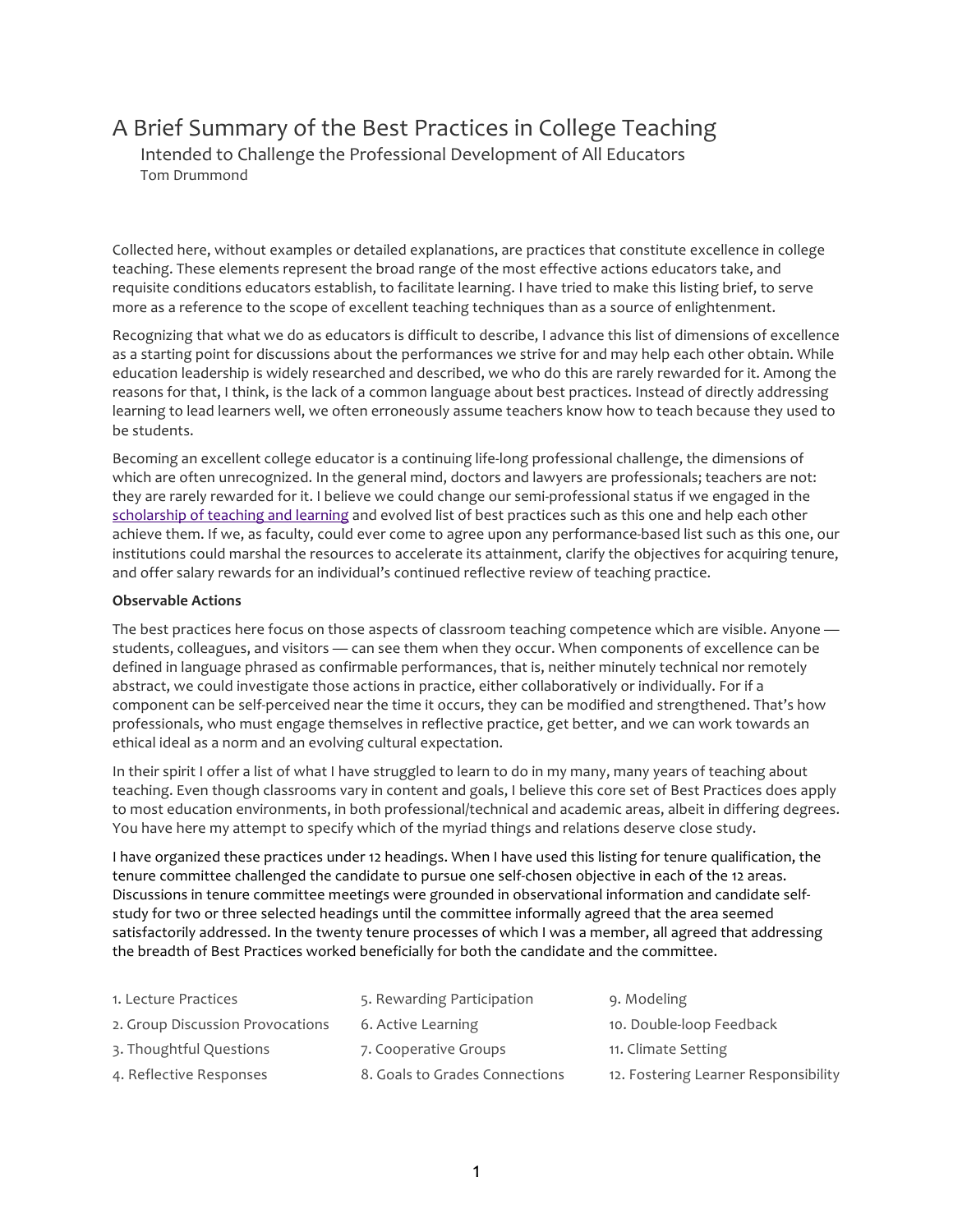# **1. Lecture Practices**

### *Effective* ways to present new information orally to include differences in learners

At times information must be transmitted orally to a passive listening audience. But research has shown that after 10 to 20 minutes of listening, assimilation falls off rapidly. If the educator must rely on the oral presentation of material, these techniques could enhance learner retention.

#### *LECTURE/RHETORICAL QUESTIONING*

Talk in 7 to 10 minute segments, pause, ask pre-planned rhetorical questions; learners record their answers in their notes.

### *SURVEYS WITH EXEMPLIFIER*

Pause, ask directly for a show of hands: "Raise your hand if you agree... disagree... etc." Ask for a volunteer to speak for each response group.

# *TURN TO YOUR PARTNER AND…*

Pause, ask each to turn to the person next to them and share examples of the point just made or complete a given phrase or sentence.

#### *HALTING TIME*

Present complex material or directions and then stop so learners have time to think or carry out directions. Visually check to see whether the group appears to understand. If they do, continue.

# *EXPLICATION DE TEXTE*

By reading and analyzing passages from the text aloud, learners can see higher-order thinking skills, see criticism is an intellectual exercise, and experience how great writing can have a profound effect. A convention for doing this: the speaker reads the relevant portion of the text aloud to the group, paraphrases the meaning in her or his own words, and then expands upon the ideas and offer personal connections. The author becomes present as another speaker before the audience.

#### *GUIDED LECTURE*

Learners listen to 15-20 minutes of lecture without taking notes. At the end of that time they spend five minutes recording all they can recall. The next step is offer them the time to meet together in small discussion groups to reconstruct the lecture conceptually, with supporting data and their own reflections, prepare notes, and return, if necessary, to the instructor to resolve questions that arise.

#### **IMMEDIATE MASTERY QUIZ**

When a regular immediate mastery test is included in the last few minutes of the period, learners retain almost twice as much material, both factual and conceptual, than if they just pack up and leave.

### *STORY TELLING*

Stories, metaphor, and myth catch people within; no longer are listeners functioning as tape recorders subject to information overload limits. What human beings have in common is revealed; personal connection is possible. Stories allow the listener to seek an experience of being alive in their imagining and find clues to answers within themselves. The 10 to 20 minute limit for talking to passive listeners no longer applies. Deep joy and profound connection become possible.

# **2. Group Discussion Provocations**

*Effective* ways to present a common experience to engage a group in a discussion

Awareness of complexity and enhanced understanding results when learners discuss the meaning of events with each other. To be successful, however, groups need a common experience to draw them into participation, establish a personal connection with the content, and provide a shared referent from which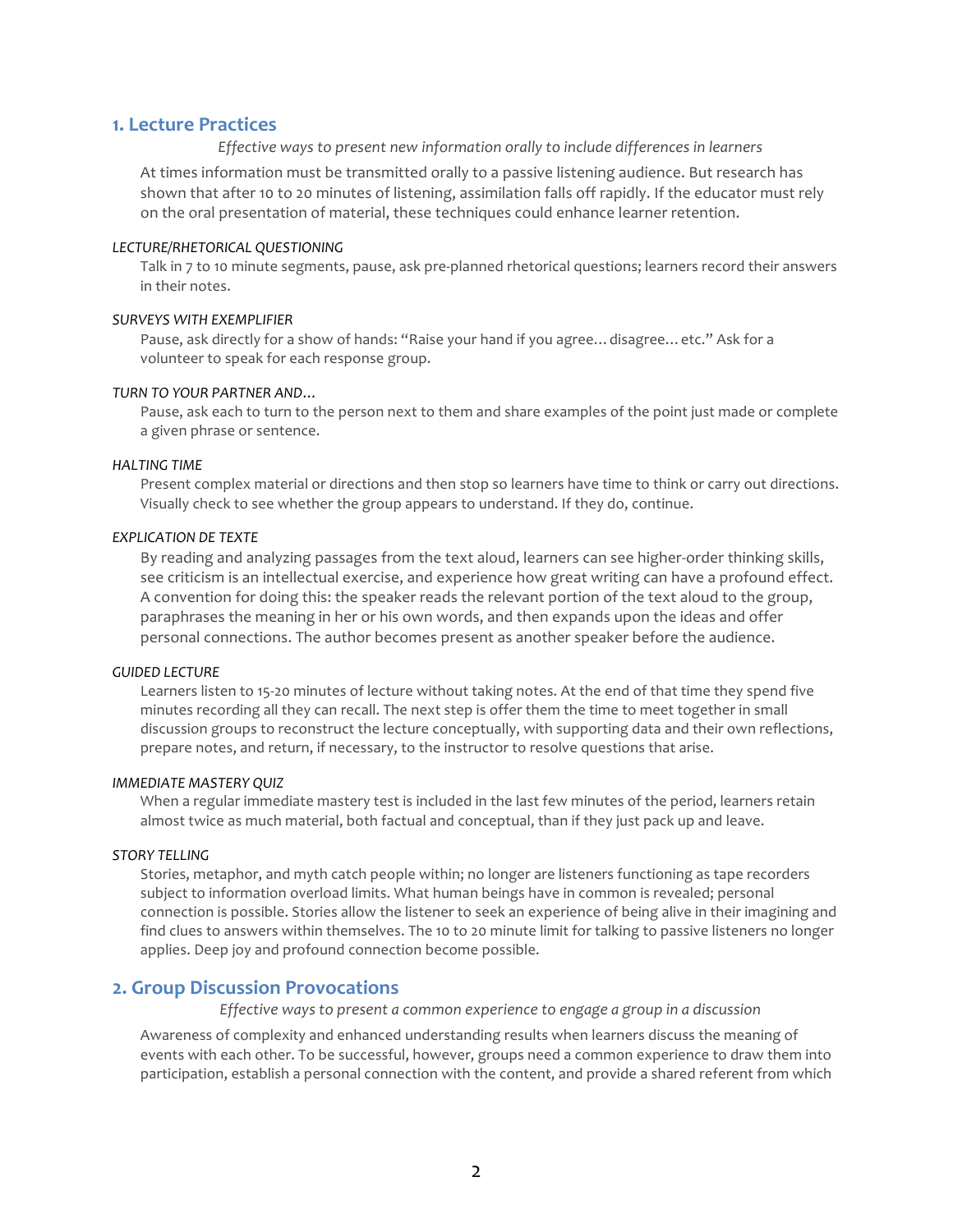to frame their ideas. Understanding that disequilibrium or puzzles are essential to that engagement, here are nine choices to connect participants with the dimensions of the content and with each other.

#### *SHORT READINGS*

One can offer brief texts to read in class and respond to. Most provocative are readings with contrasting viewpoints.

### *SEMINARING*

A seminar convention expands upon the short readings to take on a mutual examination of a text. Participants read an assigned portion of the text and make notes in the margins or elsewhere. If a participant wishes to contribute to the group discussion of the text, he or she refers the others to the page and paragraph and reads it aloud. Then the participant expresses in his or her own words what that passage means. At that point the discussion opens to questions, comments and conjectures. When that topic has taken its course, another participant can open a discussion in the same way.

#### **FIRST PERSON EXPERIENCE**

Works written in a personal voice — autobiographies, biographies, oral histories, diaries, and memoirs when used as counterpoints to abstract texts, bridge the gap between personal experience and the content under study. Learners more readily take part in discussions when they can relate their lives to the material.

### *INDIVIDUAL TASK WITH REVIEW*

One can immediately offer problems to solve that apply the concepts presented. Learners complete a worksheet or other task and compare the results with their neighbors before the whole class discusses the answers.

### *SELF-ASSESSMENT QUESTIONNAIRES*

One can ask for a show of hands or the completion of a short survey to assess learner attitudes and values. Small cards and simple questions at the end of a session can guide one's leadership.

#### *HUMAN GRAPH*

Learners literally take a stand on an imaginary graph or continuum, or move to one of the four corners of the room. The first few volunteers justify their choice of position, and then the remainder of the class joins them without the need for comment. Then one can ask what the group thinks this means.

# *CASE STUDIES*

A case study is the factual account of human experience centered in a problem or issue faced by a person, group or organization. It can raise a variety of complex issues and stimulate discussions of alternative viewpoints. Typically, case studies are written objectively and include a brief overview of the situation, its context, and the major decisions that must be made. Rather than expecting learners to have any answer, learners are challenged to articulate their thoughts, frame problems, generate solutions, and evolve principles that may apply to other situations.

#### *VISUAL STUDIES*

Seeing something first hand creates a common ground. Photographic essays, video programs, and personally made video recordings are examples of ways to bring into the classroom direct depictions of the concepts and complexities being discussed.

# *ROLE PLAY*

Learners explore human relations problems by enacting problem situations and then discussing the enactments. Together learners can explore feelings, attitudes, values, and strategies. Theater attempts to help individuals find personal meaning within their social world and resolve personal dilemmas with the assistance of the social group.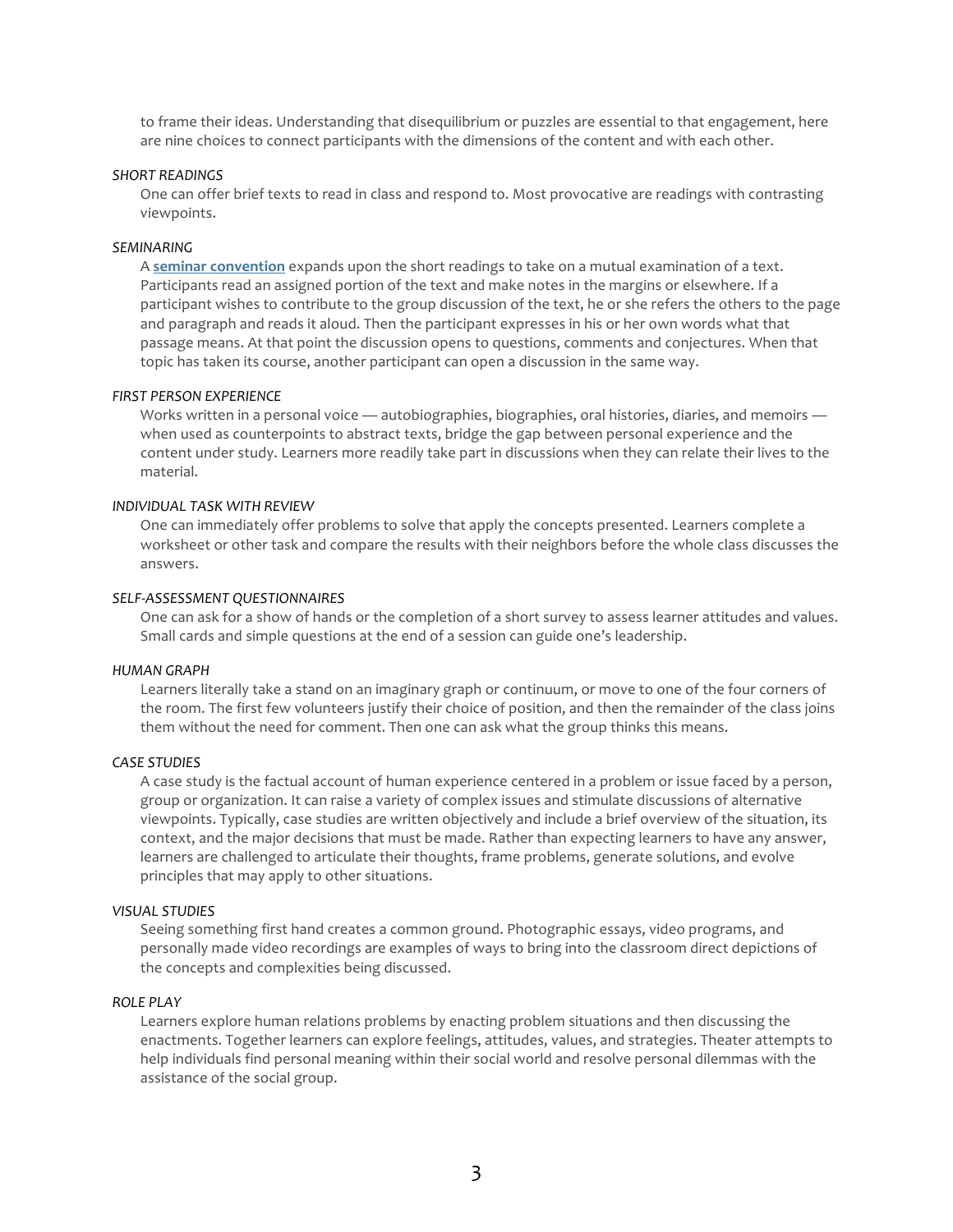# **3. Thoughtful Questions**

# *Question formulations that foster engagement and confidence*

What does it mean to think? According to Frank Smith, some people would like to be able to "think better" — or more often want other people to "think better". But research shows that everyone is capable of thinking—the problem is to stop educators from precluding other's thinking. The right kind of questions, at the right moment, may help. The challenge is to phrase them in an open way.

The goal is to focus the learner's attention upon applying their emergent understanding to the content of current experience in a natural way. When a class has experience from many of these challenges, they know they can "think". Note that none of these kinds of questions ask for recall of non-discoverable  $information - "I know and you don't." stuff.$ 

### *DISCOVERABLE QUESTIONS*

These ten question formulations meet the criteria of being both perceptually based and discoverable. Since these tutorials investigate shared experience, the teacher can lead a learner who may not at first answer adequately back to available evidence to find their own connections. The "right" answer can be found in shared experience.

Description: What did you see? What happened? What is the difference between...?

Function: What is the function of...? What is the purpose?

*Procedure: How was this done? What is the next step? How do you do this? How does this happen? Possibility: What else could...?* How could we...?

Prediction: What will happen? What will it look like?

Justification: How can you tell? What evidence led you to...?

*Rationale: Why? What is the reason for that?* 

Generalization: What is the same about ... and ...? What could you generalize from these events? How does that relate to this?

*Definition: What does (concept) mean?*

*Meaning: What can we can conclude and take forward?* 

# *WAIT TIME*

After posing one of these challenges, learners may need at least 15 seconds of processing time before they can begin to formulate their response. Education is not radio: dead space may have value.

# **4. Reflective Responses To Learners**

Establishing mutually beneficial communication through attentive, reflective listening

To facilitate self-discovery and self-appropriated learning, educators face the challenge of responding in an enhancing way for the other's benefit. In other words, the learner's view of the learner is more important than the educational leader's perspective. When a learner contributes to the discussion or asks a question, taking on the initiative to learn, the educator has to be careful to respond in a way that maximizes the learner's participation. To stay on another's path one has to be careful to not change the topic into one's own thinking. One way to do this is to address a clarification of the topic first. "Are you talking about...?" Once the topic is clear, the challenge is to act with respect and without domination. These three reflective responses, when used in sequence, constitute a "responding convention" to hopefully optimize the opportunity. The goal is for the educator to develop a habit of talking that releases the potentialities of the learner and promotes mutually significant sharing. Used in this order, each step sequences the amount of educator "push" from very light to heavy.

# *PARAPHRASE*

While remaining alert to both the intellectual and emotional aspects of learner contributions, rephrase the underlying message the learner is sending in one's own words, not the learner's words. This especially applies when the learner says something new, something more than commonplace comments. 'Parroting back' repeating the learners words or routinely beginning, "I hear you saying..." is both irritating and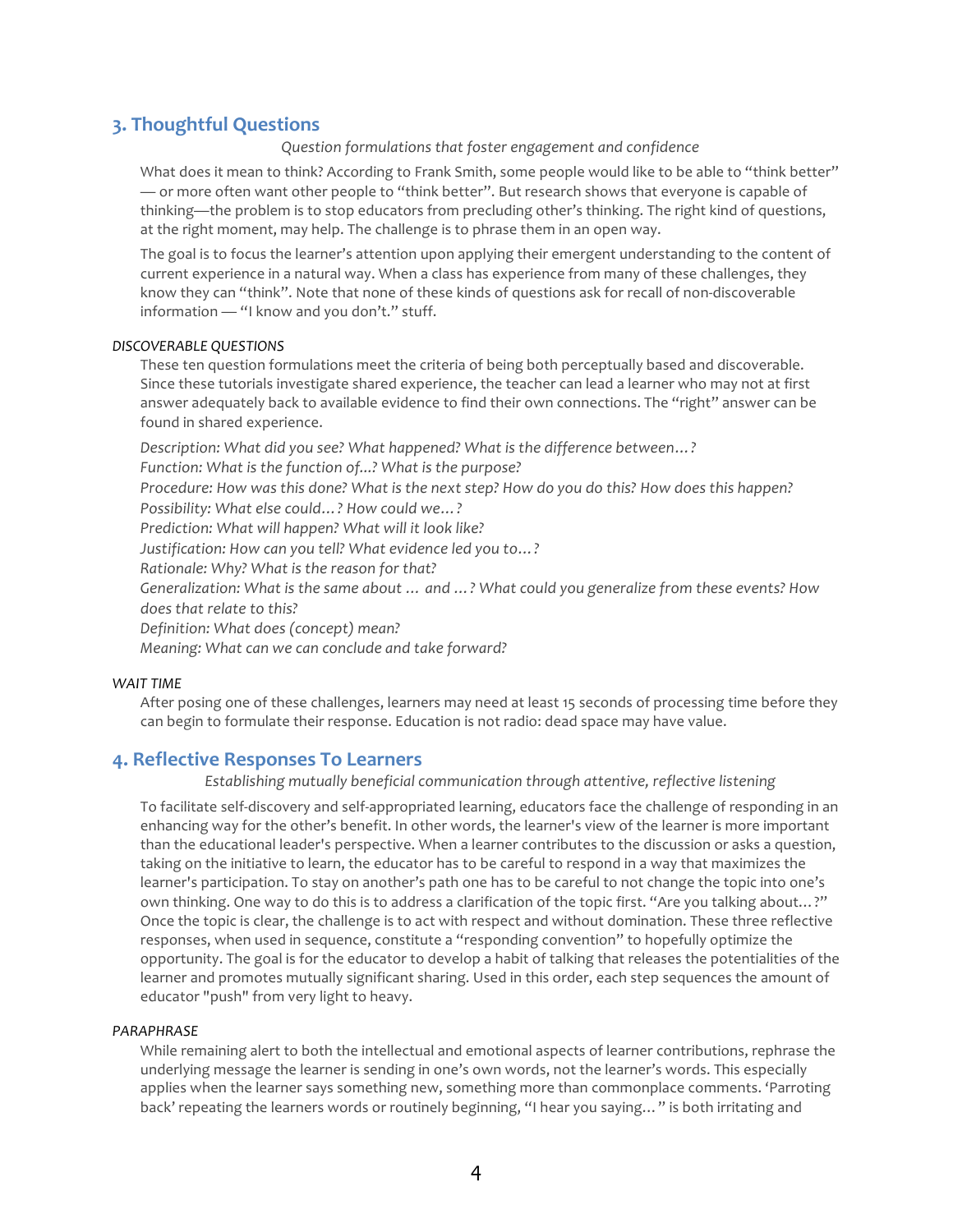condescending. Here is an example. "Professor, what is the answer?" Paraphrase: "You want me to tell you?"

### *PARALLEL PERSONAL COMMENT*

Without changing the topic or bending it in the slightest, talk about current feelings or a past experience of yourself that matches what the learner has said. Usually statements start with "I..." "Professor, what is the answer?" Parallel personal comment: "I had the same question when I encountered this problem."

### *LEADING QUERY ON LEARNER'S TOPIC*

Ask for clarification of aspects of the comment without shifting it to one's own agenda. "Professor, I don't understand this part." Leading query: "Could you give an example of what you don't understand?" A leading query can involve others: "Who can build on what she is saying?" What? Where? Why? How? are the usual beginnings of queries.

# **5. Rewarding Learner Participation**

Support learner risk-taking with effective, well-timed positives

Worthwhile education moves learners into areas of risk and incompetence. So often the job of an educational leader is to find nascent deftness when it is easier to notice the maladroit. The methods chosen to administer positive support at crucial times are as skillful as a mason's use of a trowel. Educators must send clear messages about what is important to achieve. Are learners supposed to work toward external approval or their own performance? Are grades the true reward? Or are learners supposed to learn to enjoy the quest itself? Teachers answer these questions through the manner in which they support improvement.

The best rewards are not contrived, foster personal reflection and independence, and actually work, that is, learners maintain new abilities or do better. Effective teachers support emerging initiative, cooperation and perseverance with well-timed positives, without praise, in these alternative forms.

#### *AVOID PRAISE*

Praise, the expression of judgment, is less successful in rewarding learner performance than the techniques listed below. Praise tends to foster approval seeking rather than intrinsic feelings of worth and joy. Examples of praise: "Good question." "That's a nice weld." "I like that." "Good for you." Praise is not feedback: feedback is positive and negative information, such as "That's correct." "This part is missing."

#### *DESCRIPTION*

Describe objectively those aspects of learner performance needing support, avoiding a personal evaluation: "That's a topic we need to discuss." "That weld is even." State a culturally accepted conclusion a group of dispassionate observers would concede: "That's a pertinent question." "That weld is just like the book."

#### *NARRATION*

Detail the action a learner takes immediately as it occurs. Narrations usually begin with "You..." Example: "You're raising an issue that needs discussion." "You're obviously trying to fit the pieces together."

# *SUBJECTIVE-TALK*

Talk about your own thoughts or prior personal experience. Example: "I have wondered that, too." "Questions like that have always intrigued me." 'Subjective' here is not the opposite of 'objective': it means I am the subject of this statement.

# *NONVERBAL OR VOCAL SOUNDS*

Smile. Wink. Thumbs up. Gestures of excitement and success. "Wow!" "Indeed!" Whistle.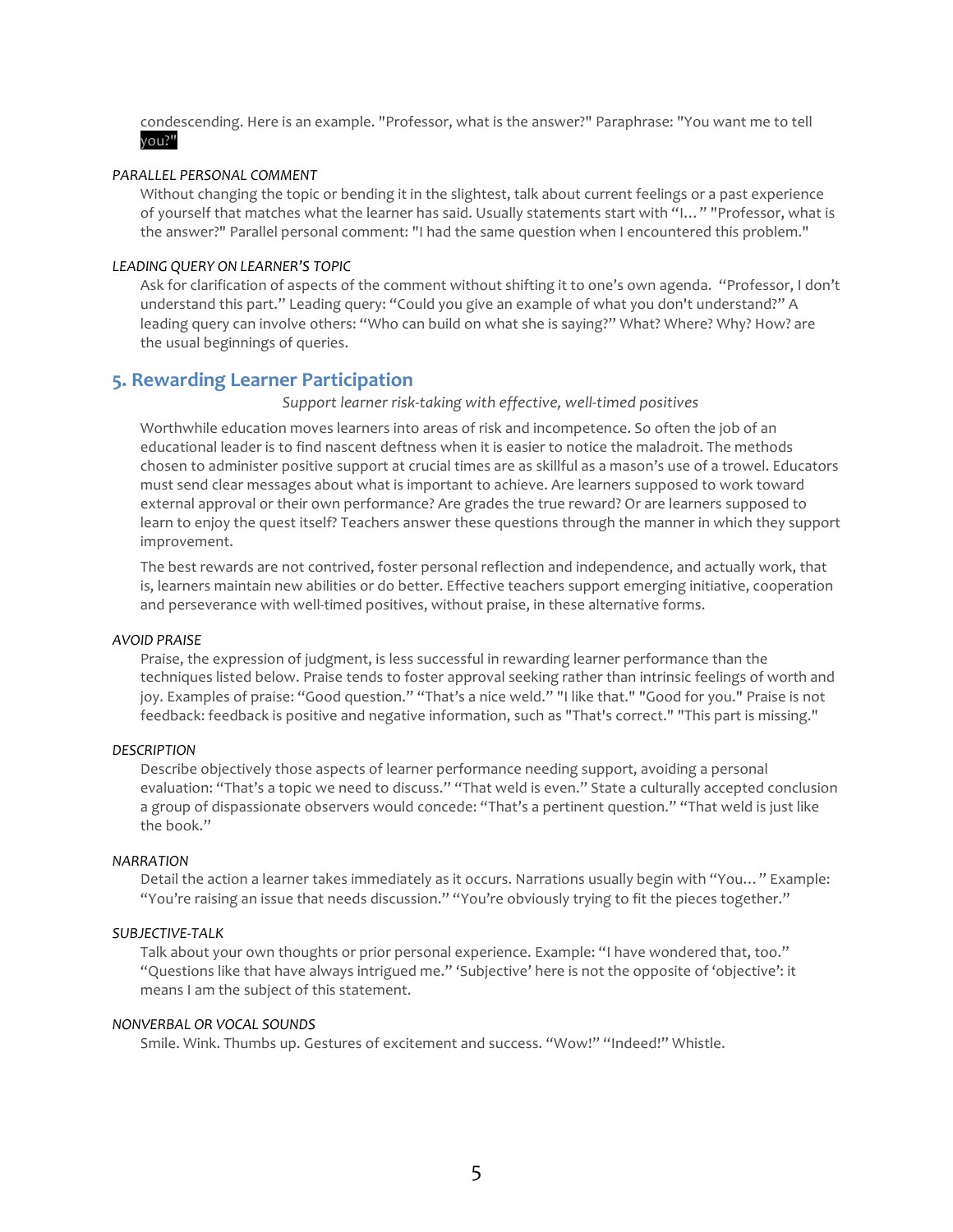# *PERSONAL FEELINGS*

Describe your emotional reactions as a participant learner, a member of the group, expressing deep, genuine, personal feeling. "What a joy for me to listen to this discussion!" "I get discouraged, too."

#### *INTRINSICALLY-PHRASED STATEMENTS*

Positive expressions about emerging learner performance and achievement highlight internal feelings of self-worth and self-satisfaction (without praise, which is an extrinsic judgment). Enjoyment—"That was fun!" "I get pleasure from that, too." **Competence**—"You did it!" "That is mastered!" **Cleverness**—"That was tricky." "Creative." Growth - "You've taken a step forward." "Change has occurred!"

# **6. Active Learning**

#### *Fostering co-constructive participation*

All research on people and on their brains shows we learn by doing. Learning is a constructing process. Here are the choices available in the literature on teaching. Educational leaders select the type of activity to match the current purpose

### *CONSTRUCTION SPIRAL*

The educator asks a question, at a here-and-now level, for participants to write, share, and then coconstruct an understanding. It uses a three-step learning cycle: (1) individual writing for 3-5 minutes in response to a provocation or disequilibrium,  $(2)$  small group sharing in trios or pairs of those perspectives, and (3) whole class, non-evaluative compilation. What participants say goes up for all to see. Another question might emerge from that. The construction spiral is the method of choice when constructing understandings and concepts.

#### *ROUND*

Each person in turn expresses their point of view on a given topic, or passes, while others listen. The round elicits a range of viewpoints and builds a sense of safe participation.

#### *BRAINSTORM*

The educator solicits and compiles for all to see alternative possibilities without making personal judgments. Used to generate ideas, encourage creativity, involve the whole group, and demonstrate that people working together can tap into divergent perspectives that may be just emerging.

### *WRITING IN CLASS*

Focus questions, in-class journals, lecture or reading summaries and in-class essays can improve the learning of the subject matter and, with clear objectives and feedback, improve writing skills, too. This task creates a documentation trail of each participant's experience over time.

# *SIMULATIONS AND GAMES*

By creating circumstances that are momentarily real, learners can practice coping with stressful, unfamiliar or complex situations. Simulations and games, with specific guiding principles, rules, and structured relationships, can last several hours or even days.

# *PEER TEACHING*

By explaining conceptual relationships to others, tutors define their own understanding.

• Question Pairs—learners prepare for class by reading an assignment and generating questions focused on the major points or issues raised. At the next class meeting pairs are randomly assigned. Partners alternately ask questions of each other and provide corrective feedback as necessary.

• Learning Cells—Each learner reads different selections and then teaches the essence of the material to his or her randomly assigned partner.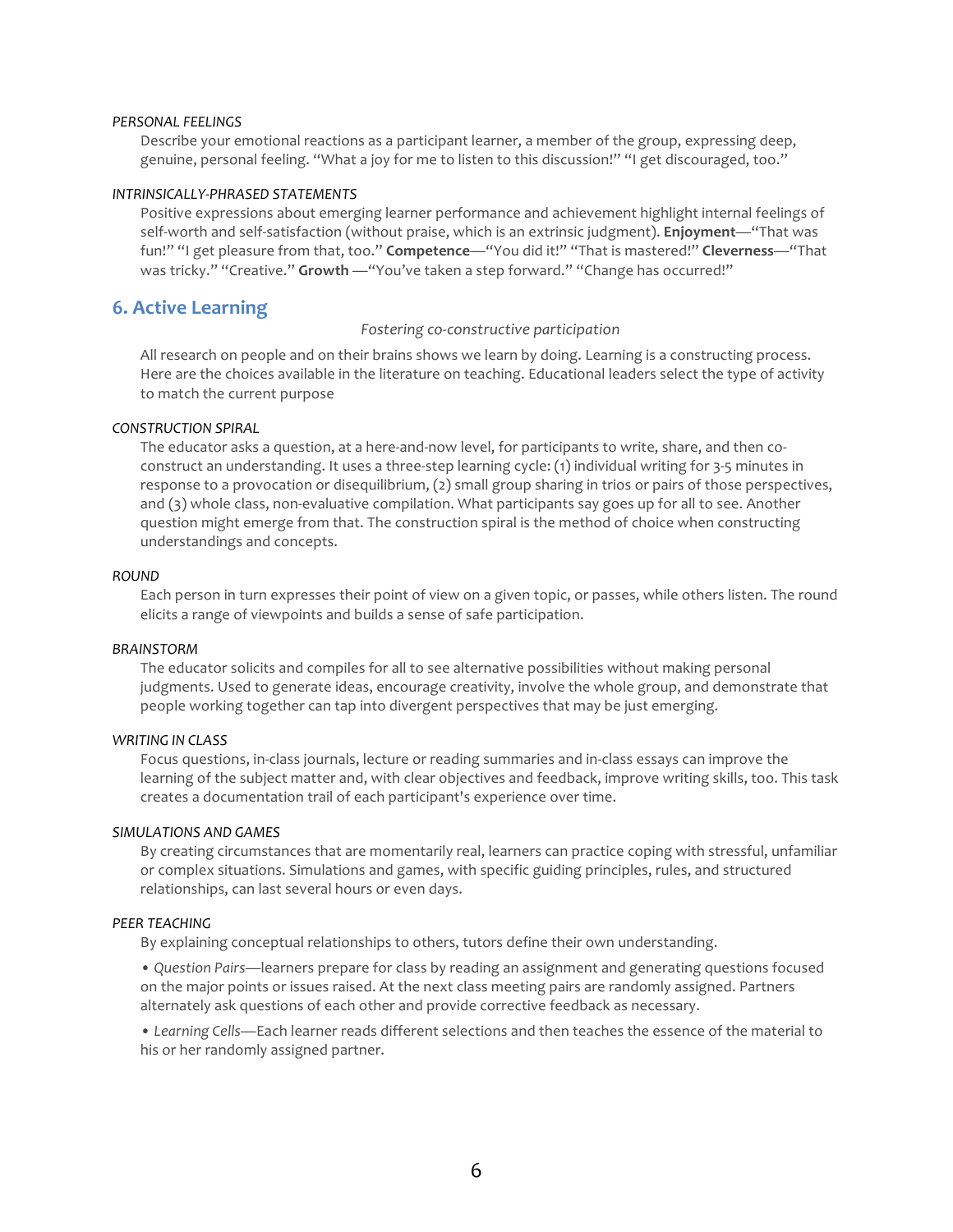# *EXAMINATIONS*

Scheduling an exam stimulates learners to study. Completion, true false, and multiple choice questions force memorization of facts and statements. Essay examinations force re-reading and attaining an overall general concept of the material. It is a rather obvious way to involve learners in doing something and getting them to think about what they are doing.

# **7. Cooperative Groups**

# *Assigning cooperative challenges*

One form of active learning deserves special attention because it overtly places the learners as workers, demands that each process beliefs and construct expression with peers, and forces the attainment of a group goal. Cooperative learning groups embrace five key elements: positive interdependence, individual accountability, group processing, social skills, and face-to-face interaction. In order for cooperative groups to be successful, leaders must expect to spend time attending to cooperative skills, listening to how each group works, and challenging the group to assess itself. People learn to be in groups by being in groups learning, accomplishing, and then becoming aware of the way cooperation works in encountering what we do not now understand. The challenge for educators is to create these opportunities and not to grade **them**. Learners ought to be free to do what they do, learn how they do it, and be as powerful as those pioneers whose work they are studying.

# **8. Goals to Grades Connections**

Agreement flowing from goals, to objectives, to criteria, to measures, to grades

An obstacle every educator faces is how to analyze the content of a course, predetermine the outcomes desired, and communicate the necessary performance expectations to the learners in a detailed, congruous syllabus that logically connects goals to the measures for grades. The goals are clear; the objectives follow from the goals; the requirements for output are demonstrations of performance of those objectives; the evaluation methods for grades reflect attainment of the objectives to accessible criteria. This is rarely simple — at times teachers need their own cooperative learning groups in order to solve the myriad of problems of coordinating course goals, uncovering the traditional discontinuities between goals and grading, and clarifying assessment in a public way. This is tough.

# *GOALS STATED AS OUTCOMES, NOT PROCESSES*

Goals are agreed to by the other faculty in the instructional unit and achieve outcomes desired from an integrated program of study.

# *OBJECTIVES ARE PERFORMANCE OUTCOMES*

Performances that represent achievement of the course goal are phrased using measurable verbs from Bloom's Taxonomy and placed at the level of the taxonomy that reflects the amount of time allocated.

#### *REQUIREMENTS CLARIFIED*

All desired learner outputs, including the criteria for success and relative weights, are clearly specified in advance with the least amount of judgment on the part of the leader as is possible.

#### *CRITERION REFERENCED GRADING*

Learner achievement is measured with respect to a specified standard of quality, on a continuum from zero to perfection, not against other learner's achievements. Performance on each instructional objective is measured at the appropriate level on Bloom's Taxonomy. Ideally a system includes a pre-assessment and alternative learning activities for those failing to meet criteria at first. We all learn from mistakes.

# **9. Modeling**

#### Personally represent openness, learning, and trust

As a paragon of personal development, the educational leader faces challenges in every action he or she takes to engage, facilitate, catalyze, and give life to the opportunity to learn. Great educators lead by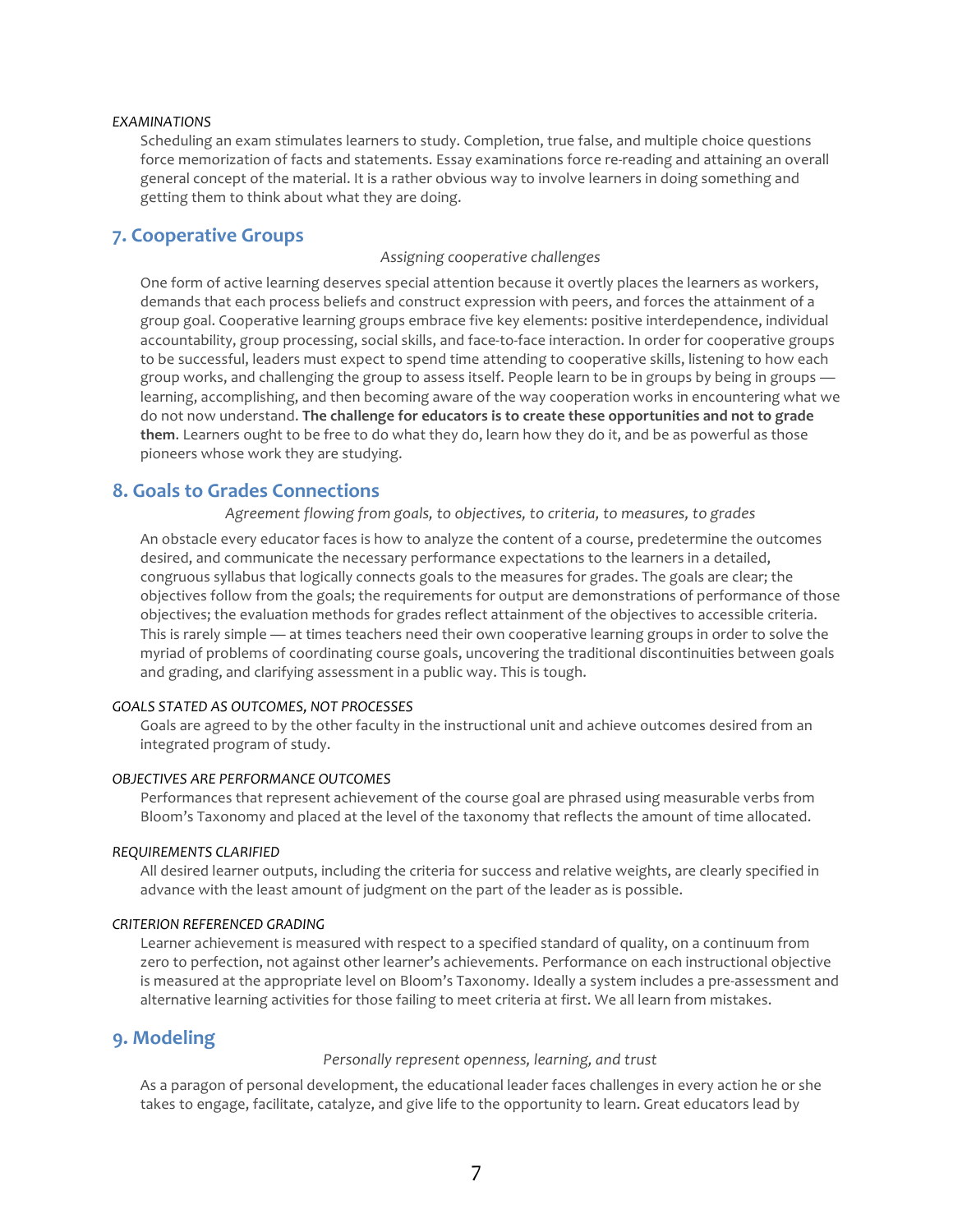example. It is the authentic life that instructs. These attitudinal qualities of being connected to learning in delight, illumination, and even rapture have been described in many ways, especially by Carl Rogers. Three themes emerge.

#### *OPENNESS TO EXPERIENCE IN THE HERE AND NOW*

Being truthful, personally in touch with one's own feelings and current experience.

# **INCORPORATION INTO ONESELF OF THE PROCESS OF CHANGE**

Being open to learning opportunities, believing in oneself as an effective learner, and modeling learning, and its accompanying mistakes, visibly to learners.

# *UNCONDITIONAL POSITIVE REGARD FOR OTHERS*

Deeply trusting in the underlying goodness of each person, despite how they appear, with the explicitly expressed belief in each learner's ability to learn and grow.

# **10. Double Loop Feedback**

### *Promoting the awareness of how one learns to learn*

The times when the educator corrects performance are often the most difficult as well as the most significant. It is easier to identify errors and deficiencies in the actions of others than to communicate corrections to them in a way that fosters their continued engagement. Because people rarely produce actions that do not make sense to themselves (they act intentionally), they naturally tend to become defensive, confused, or ashamed when criticized or given advice. Yet individualized correction is often the key to improved performance. According to Chris Argyris an effective feedback procedure enables reflection and self-correction without fostering hostility or defensiveness because the assumptions in the external frame are regarded simultaneously.

Double loop feedback is a method of providing care in a way that maintains the learner's continued engagement in the process of acquiring competence and self-confidence. It sequences the statements the educational leader makes by starting with least inferential and examining both the learner's perspective and the evaluator's assumptions at each stage. In double loop learning an open-ended cycle is created where the teacher and the learner cooperatively examine both the learner's performance and the underlying perspectives the teacher brings to regard that performance.

Optimal correction is possible when both parties responsibly work for error detection at each level of inference before proceeding to the next. In other words, get the facts right first; then work to agree upon what "most people would agree" those facts to mean. As opposed to the natural tendency to think of judgments and opinions first, this procedure holds them in abeyance.

# *STEP 1. OBJECTIVE DESCRIPTION OF FACTS*

State the facts as you see them:

"There are 14 misspelled words here."

"Since I assigned the class the task, you have asked me four questions."

"You pointed your finger at the person you addressed."

Get agreement, for correcting errors may not be possible unless both parties agree to a common set of facts.

# STEP 2. CULTURALLY ACCEPTED (SOCIALLY-CONSTRUCTED) MEANING

Describe what a jury or group of informed, dispassionate observers would conclude:

"It hasn't been spell-checked."

"You are using me as the first resource not the handouts or your friends."

"That non-verbal gesture implies an adversarial rather than cooperative stance."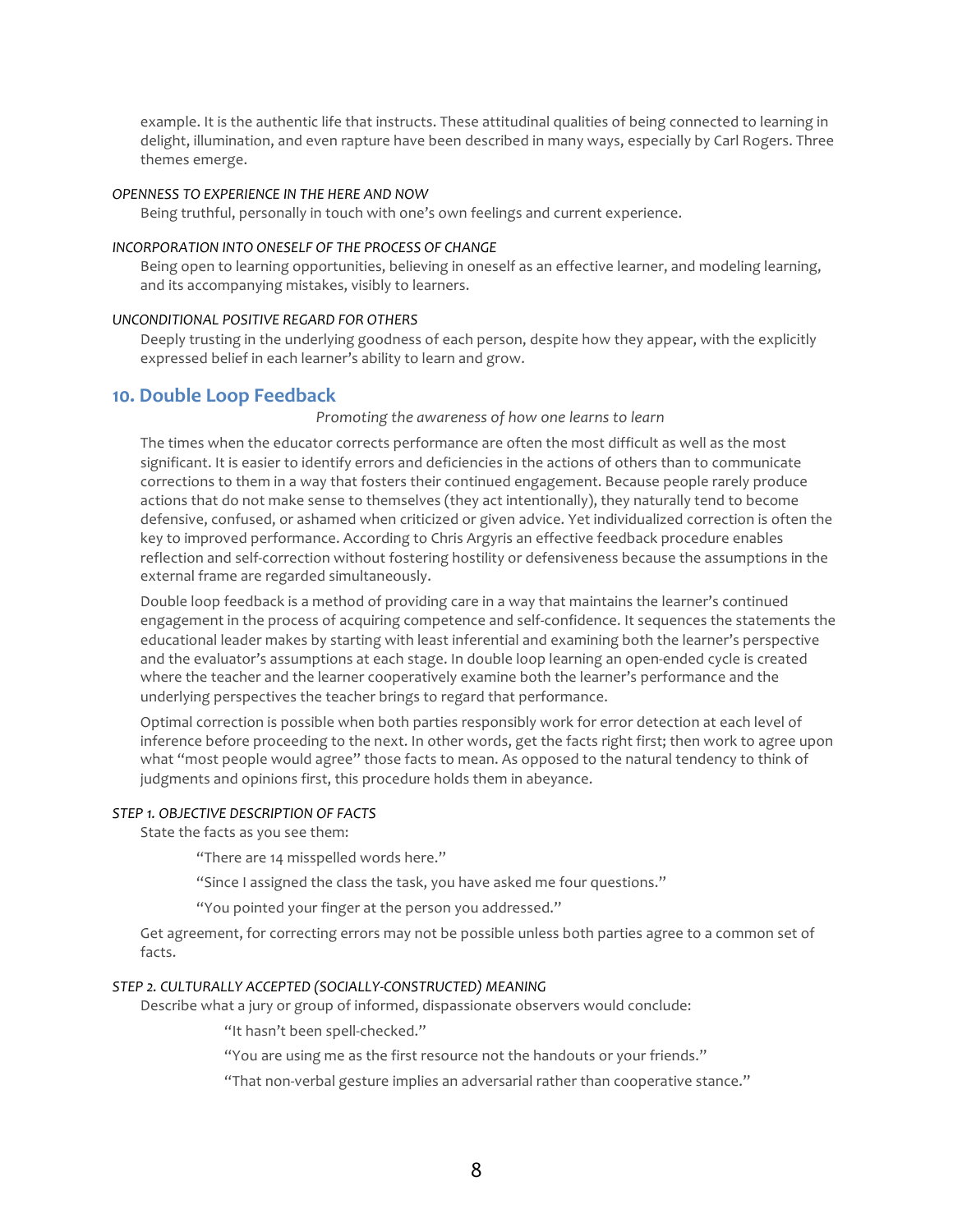Again, get agreement. Usually the learner will either justify or correct when the behavior is recognized as holding an accepted meaning. This level of inference is the same used by journalists and anthropologists to describe events and actions as viewed from a culturally specific viewpoint. That viewpoint, too, is also suspect and, to be fair, should be examined simultaneously—thus the term "double loop."

# *STEP 3. JUDGMENTS AND PERSONAL OPINIONS*

After the above have been discussed and agreed upon, the judgments of both parties can be stated without inducing animosity or defensiveness. At times it may be wise to check first with the recipient before moving to this stage: "Would you like my opinion?"

"That many mistakes imply a lack of regard for written language."

"I would like to see you find more answers independently."

"It is more effective with others to speak from yourself than point at them."

# **11. Climate Setting**

Care for the physical and mental climate

A large portion of teaching effectiveness involves setting the stage; solve comfort issues first and the learning path is smoother. Research shows that successful teachers spend 10% of classroom time optimizing the arrangement of the physical setting as well as the psychological setting—a climate of collaboration, relative indefiniteness, playfulness, joy, belonging, wellness, trust, and participation.

# *MEET THE LEARNER'S NEEDS FOR PHYSICAL COMFORT AND ACCESSIBILITY*

Insure a comfortable environment where basic needs for all learners are met: warmth, comfort, sound levels, light levels, food, and arrangement of space.

### *DEFINE NEGOTIABLE AND NON-NEGOTIABLE AREAS*

Clearly specify those aspects of class performance that are the instructor's responsibility, such as essential procedures, external constraints, performance requirements (such as attendance, participation, timeliness), and summative evaluation. Clearly specify those aspects of the course, such as seating arrangements, learning names, study groups, and formative evaluation that may have mutual responsibility. The methods and procedures can be negotiable.

# *CLARIFY THE INSTRUCTOR'S ROLE AS LEADER OF THE LEARNING COMMUNITY*

Express explicitly that as the educational leader, you are here to facilitate learning by providing resources, tasks, and support. The leader trusts the participants to take responsibility for their own learning.

# *CLARIFY THE LEARNER'S ROLE AS A MEMBER OF THE LEARNING COMMUNITY*

Clarify expectations the learners have for optimizing constructive relationships with each other. A learning community exists when one's own actions simultaneously enhance the self, the immediate other, and the community.

# **12. Fostering Learner Responsibility**

*Transferring responsibility* for discovering, planning and evaluating learning as much as possible

Engagement is the first task. Effective educators offer ways for the learners to take an active role, with or without the help of others, in diagnosing their learning needs, formulating learning goals, identifying human and material resources for learning, choosing and implementing appropriate strategies, and reflecting upon the outcomes.

#### **INVITE THE LEARNER'S PARTICIPATION**

People tend to feel committed to any decision in proportion to the extent to which they have participated in making it. Their participation is a decision they make, as openly and independently as possible, to take on the opportunity a course of study provides. Leaders can optimize learner's readiness and willingness by offering a formal invitation to step into the learning process and take responsibility for their own learning.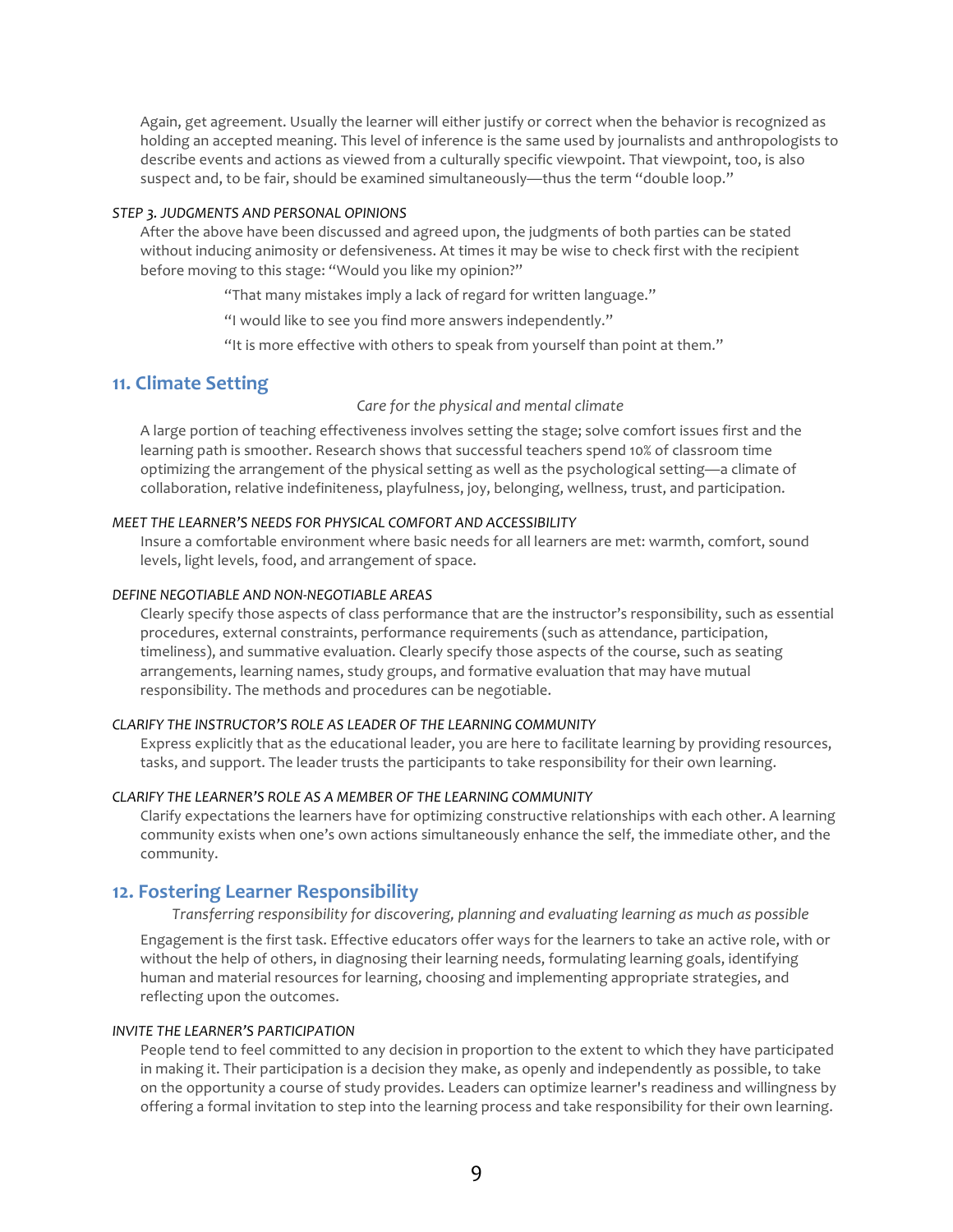These topics provide the dimensions of that invitation. This can be the content of an introductory speech to the participants who are eager to find out what will happen to them.

conveying commonalities that the group shares,

describing the possibilities that could be attained in an ideal future,

fostering a discussion about those aspects of that ideal that are present in the current situation,

inviting the explicit commitment of every person to take action, both for themselves and toward the betterment of each other.

# *DRAW FORTH PAST EXPERIENCE*

Although many different activities can be created to enable learning, the educator's initial role is to set conditions to draw forth the past experience of each and every learner on the topic at hand. One way, for example, is to create conditions for each learner to represent aspects of their experience in this content area, orally, in writing, in drawing, etc., share those representations with each other, and then compile together a summary of what the group knows currently. Initial questions may arise in the discussion that can guide subsequent experiences. Disagreements are especially engaging and important to record to revisit later.

This ground-setting collaboration explicitly involves everyone, acknowledges each person's uniqueness, and sets the stage for participant responsibility for learning. When "what we know now" is compared to future possibilities -- models of competence, needs of society or organizations, or ideals and values -learners can begin to identify experiences that could be more likely to provide a natural path for their development. This is the uncertainty of leadership in education and its joy.

# **INVOLVE LEARNERS IN CYCLES OF INVESTIGATION AND REPRESENTATION**

Investigation is the general process of finding out new information: reading, measuring, interviewing, observation, etc. Representation is the transformation of experiences and interrelationships into public expressions: words, drawings, diagrams, formulae, dances, poems, models, sculptures, etc. The former provides new input; the latter conveys the meaning of experience in an output. Each investigation is followed by a representation and sharing that constructs new understanding, opens inquiry, and informs the educator of the unique dimensions currently at hand.

# **INVOLVE LEARNERS IN FORMULATING THEIR INQUIRY**

Promote attainment of at least a portion of the course requirements through flexible contracts by which the learner

translates a learning need into a path of inquiry with investigations and representations specified,

identifies, with reflective help, resources and strategies for accomplishing a final product,

specifies the evidence that will indicate accomplishment of the dimensions of that product, and

participates in determining how this evidence will be judged or evaluated.

#### **INVOLVE LEARNERS IN REFLECTING UPON THEIR LEARNING**

Educators document the course of the learning experience, gathering notes, audio and video recordings, learner's initial products, and dialogue. An information record becomes available continuously on an informal basis as the learners work individually and in groups. Periodically, learners reflect together upon what has occurred for them over the duration of the work. This reflection socially constructs a metacognitive understanding of learning as a human activity in which each participates reciprocally. The elements of risk, playfulness, care, interpersonal support, uniqueness of individual expression, acknowledgement of the challenges inherent in the representation of experience, and the rewards of accomplishment are apparent at every moment. If the leader explicitly sets structures to draw these